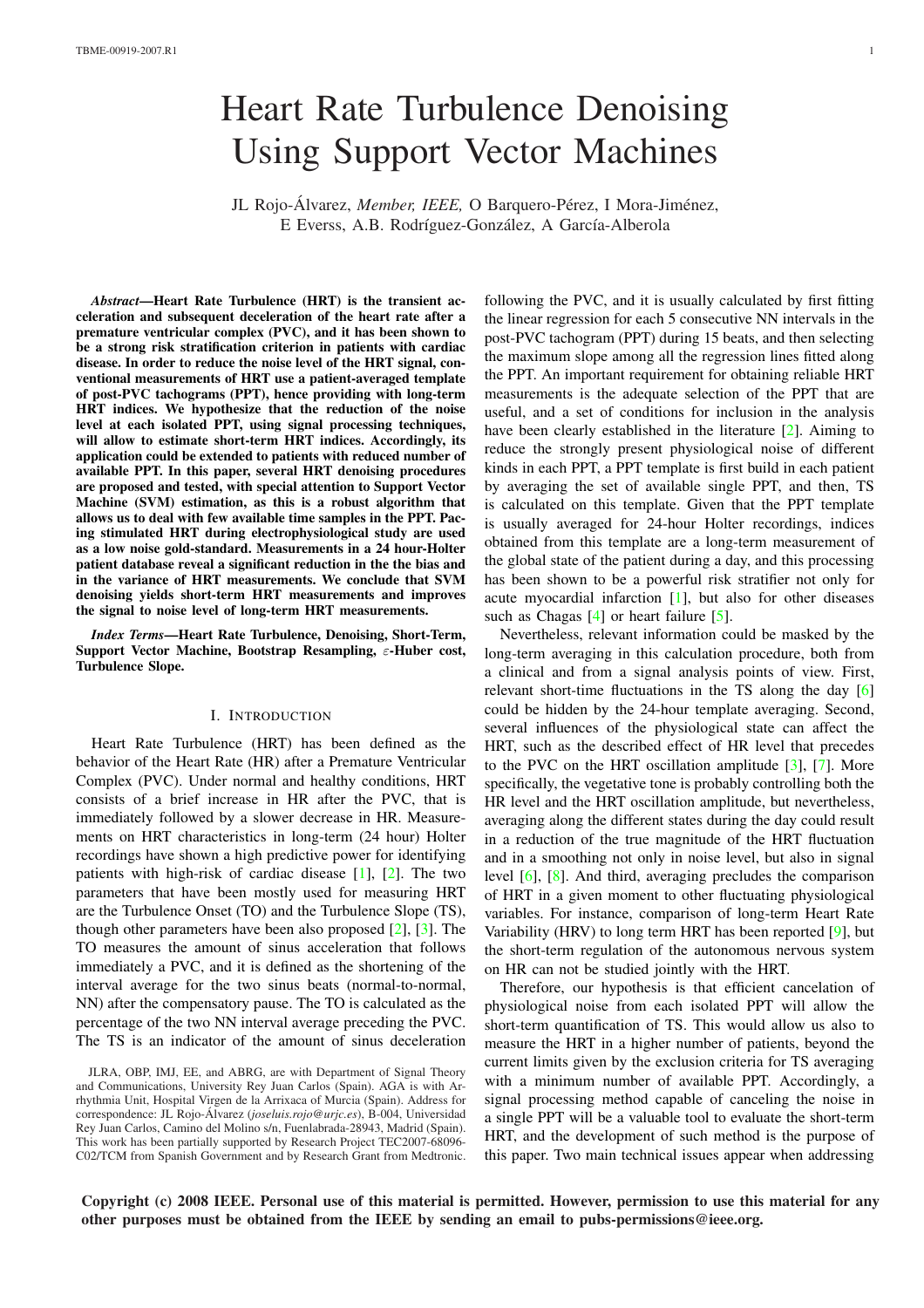the signal denoising of a single PPT. First, the PPT has a very short duration (current recommendation is 15 NN samples), and hence, a very robust signal processing method will be required. Second, the HRT is usually measured from 24-hour Holter recordings, which are surely influenced by a variety of noise sources, including the daily activity and the changes in the physiological state of the patient. But a clear gold-standard for HRT behavior and measurement will be needed if we want to benchmark and compare the performance of any proposed denoising algorithm.

To overcome the first issue, we propose the use of Support Vector Machines (SVM), in particular, the SVM regressor [10]. The SVM framework has been shown specially advantageous in problems with few samples available, due to their excellent generalization performance. We will show that the SVM regression based on a robust cost function (the  $\varepsilon$ -Huber c[ost\)](#page-8-3), together with the use of bootstrap resampling techniques for tuning the free parameters of the algorithm  $[11]$ ,  $[12]$ , can provide us with an efficient HRT denoising technique.

We also propose to study the performance of the denoising procedure in a gold standard given by HRT induced with cardiac electrical stimulation (pacing) during elect[roph](#page-8-4)y[siolo](#page-8-5)gical study (EPS), which can be considered an almost noise-free environment, because the patient is maintained at rest. Pacinginduced HRT has started to receive increasing interest, and conditions for its measurement have been established [13], [14], [15], [16], [17]. This gold standard will allow us to quantify the HRT shape in the temporal and spectral domain in an almost noise-free environment, an then to compare the performance of the signal processing algorithms used for [HRT](#page-8-6) [den](#page-8-7)ois[ing](#page-8-8) in [Ho](#page-8-9)lt[er re](#page-8-10)cordings.

The scheme of the paper is as follows. In the next section, the SVM approach to HRT denoising is presented, and other algorithms used for comparison are also described. Then, the algorithms are benchmarked in two scenarios: (1) analysis of induced HRT in a patient database during EPS; and (2) analysis of 24-hour Holter HRT recordings. Finally, conclusions are drawn and future research is suggested.

## II. HRT DENOISING

#### *A. HRT and PVC Signals*

HRT represents a biphasic chronotropic response of sinus rhythm to a single VPC  $[3]$ ,  $[18]$ , and it is given by an early HR acceleration followed by a deceleration. Its pathophysiological background has been investigated, aiming to understand the underlying mechanisms in order to give an explanation of HRT power as independent p[os](#page-7-2)ti[nfar](#page-8-11)ction risk stratifier. It has been hypothesized that HRT could be triggered by a transient vagal inhibition in response to the missed baroreflex afferent input due to hemodynamically inefficient PVC induced ventricular contraction. Late deceleration of HR also increases systolic blood pressure due to vagal recruitment, and hence, this should be consistent with the baroreflex mechanism involved. Physiological mechanisms of HRT and of systolic blood pressure dynamics in the late HRT phase have been studied [18]. HRT could also be influenced by the underlying HR, as far as it defines the hemodynamic setting and the autonomic milieu in which the PVC happens [3].

From a digital signal point of view, HRT signal is a short-length sequence of beat-to-beat time intervals (or R-R intervals), comprising three periods: First, previous 4 or 5 RR intervals represent the basal state in which the PVC occurs; Second, the PVC yields a much shorter interval, followed by a much longer interval due to the compensatory pause; And Third, the turbulence signal consists of the fast initial acceleration, followed by an oscillation in R-R intervals, which usually lasts no longer than about 15-20 beats. Therefore, this is an extremely short signal duration for conventional denoising or filtering techniques.

#### *B. SVM Denoising Algorithm*

According to the preceding description of HRT signal, the signal model considered here uses the NN intervals from an ECG or EGM recording. A PVC has happened at discrete time instant  $n = -1$ , which is then followed by a compensatory pause at  $n = 0$ , so that the following NN intervals (from  $n = 1$ ) to  $n = 20$ ) represent the PPT under study. Assume that the observed PPT is given by  $\{y_n, n = 1, \ldots, 20\}$  contains two contributions: one is the actual HRT as the metabolic response to the PVC perturbation, given by  $\{x_n, n = 1, \ldots, 20\}$ , and the other one consists of noise contributions from different sources, and is given by  $\{e_n, n = 1, \ldots, 20\}$ . The HRT model is then:

$$
y_n = x_n + e_n \tag{1}
$$

for  $n = 1, \ldots, 20$ . A first approach for denoising  $\{y_n\}$  and obtaining an estimate of HRT, denoted by  $\{\hat{x}_n\}$ , is to use linear filtering. For instance, a  $Q^{th}$  order moving-average filter can be used, which will be given by the following signal model:

$$
\hat{x}_n = \sum_{q=1}^{Q} b_q y_{n-q+1} \tag{2}
$$

where  $b_q$  are fixed as the coefficients for an adequate filter in the frequency domain. Independently of the kind of filter used, this denoising scheme relies on the assumption of HRT being a band-limited process. Alternatively, a  $Q^{\bar{t}h}$  median filter can be used, given by

$$
\hat{x}_n = \text{median}\{y_{n-\lfloor \frac{Q}{2} \rfloor}, \dots, y_{n+\lceil \frac{Q}{2} \rceil}\}\tag{3}
$$

where  $|\cdot|$  and  $\lceil \cdot \rceil$  denote the rounding up and down to zero, respectively. This denoising scheme is known to be more appropriated whenever impulse noise can be present.

Note that these basic filtering schemes rely on the distribution of noise being known to some extent, which is an *a priori* information that we do not have yet. According to this fact, we propose to use a SVM modeling approach. The SVM regressor can be seen as a nonparametric procedure, in the sense that it does not rely on any specified form of the HRT. Also, we propose to consider the  $\varepsilon$ -Huber cost [19], which represents a cost function that can adapt itself to the noise distribution. Finally, given that we can not split the extremely short PPT signal into a training and a validation subset, we propose to use nonparametric bootstrap resamplin[g, w](#page-8-12)hich has been previously used in SVM classifiers for the same purpose of previously tuning of the SVM free parameters [12].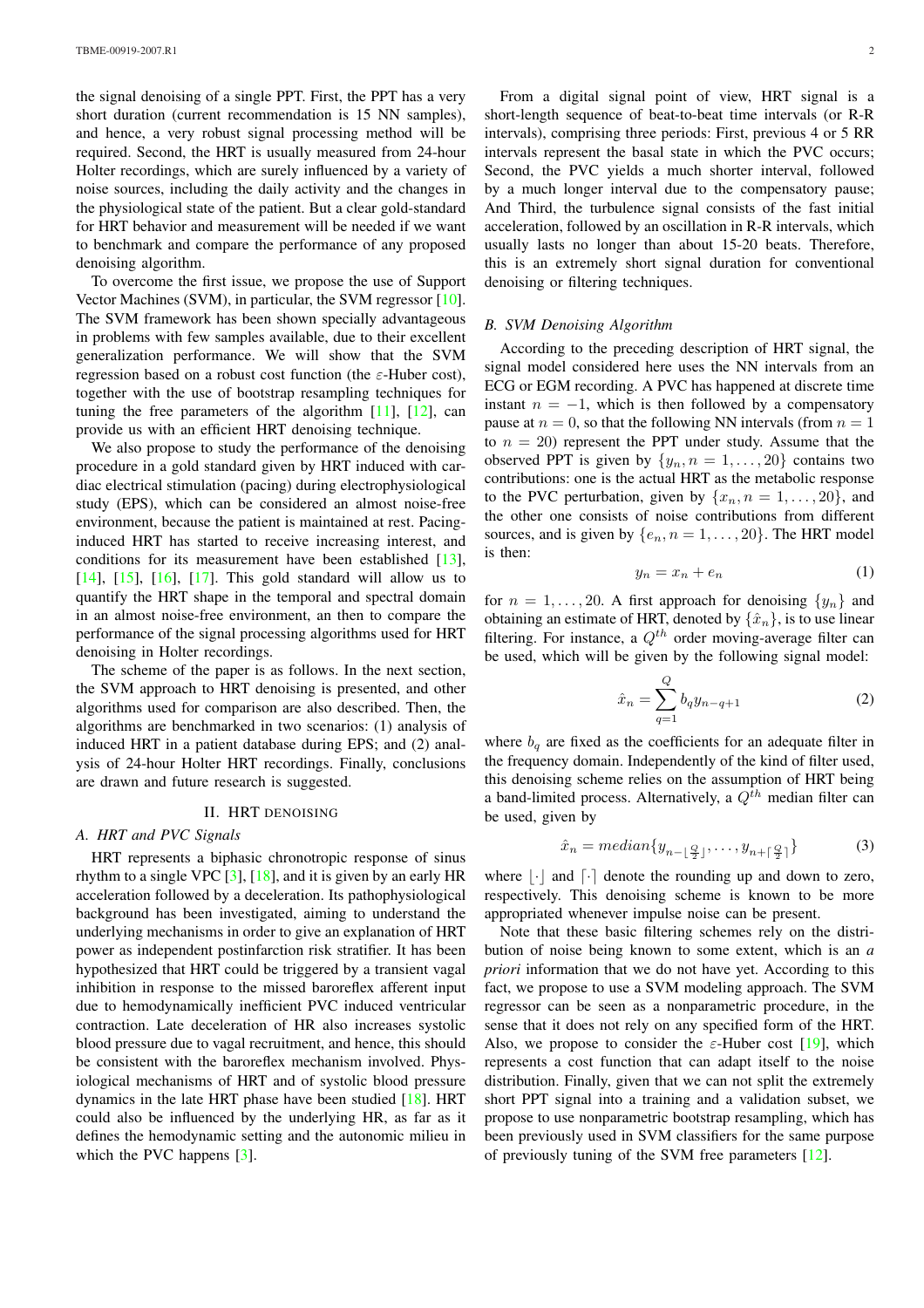The SVM model for HRT denoising can be described as follows. The nonlinear regression model is given by

$$
y_n = x_n + e_n = \langle \mathbf{w}, \phi(n) \rangle + b + e_n \tag{4}
$$

where  $\phi(n)$  is a nonlinear application of n to a possibly highdimensional (say P-dimensional) feature space  $\tilde{\mathfrak{F}}$ , where a linear approximation is built by the dot product with vector  $w \in \mathfrak{F}$ . This model can be seen as a nonlinear interpolation. Following the conventional SVM methodology, a regularized cost function of the residuals is to be minimized. In [19], the following robust cost function of the residuals was proposed,

$$
L(e_n) = \begin{cases} 0, & |e_n| \le \varepsilon \\ \frac{1}{2\delta}(|e_n| - \varepsilon)^2, & \varepsilon \le |e_n| \le e_C \\ C(|e_n| - \varepsilon) - \frac{1}{2}\delta C^2, & |e_n| \ge e_C \end{cases}
$$
 (5)

where  $e_C = \varepsilon + \delta C$ ;  $\varepsilon$  is the insensitive parameter, and  $\delta$ and C control the trade-off between the regularization and the losses. The  $\varepsilon$ -insensitive zone ignores errors lower than  $\varepsilon$ ; the quadratic cost zone uses the  $L_2$ -norm of errors, which is appropriate for Gaussian noise; and the linear cost zone controls the effect of outliers. The SVM coefficients are estimated by minimizing the previous loss function regularized with the squared norm of model coefficients,

$$
\frac{1}{2}\sum_{p=1}^{P} w_p^2 + \frac{1}{2\delta} \sum_{n \in I_1} (\xi_n^2 + \xi_n^{\star 2}) + C \sum_{n \in I_2} (\xi_n + \xi_n^{\star}) - \sum_{n \in I_2} \frac{\delta C^2}{2}
$$
(6)

with respect to  $w_p$ ,  $\{\xi_n^{(\star)}\}$  (notation for both  $\{\xi_n\}$  and  $\{\xi_n^{\star}\}\)$ , and b, and constrained to

$$
y_n - \langle \boldsymbol{w}, \phi(n) \rangle - b \leq \varepsilon + \xi_n \tag{7}
$$

$$
-y_n + \langle \boldsymbol{w}, \phi(n) \rangle + b \leq \varepsilon + \xi_n^{\star}
$$
 (8)

$$
\xi_n, \xi_n^* \geq 0 \tag{9}
$$

for  $n = 1, \dots, 20$ ;  $\{\xi_n^{(\star)}\}$  are *slack variables* or *losses*, which are introduced to handle the residuals according to the robust cost function; and  $I_1, I_2$  are the sets of samples for which losses have a quadratic or a linear cost, respectively.

Similar derivations of the dual functional can be found in the literature  $[19]$ ,  $[20]$ . In brief, by including linear constraints  $(7)-(9)$  into  $(6)$ , the primal-dual functional (or Lagrange functional) is obtained:

$$
L_{PD} = \frac{1}{2} \sum_{p=1}^{P} w_p^2 + \frac{1}{2\delta} \sum_{n \in I_1} (\xi_n^2 + \xi_n^2) + C \sum_{n \in I_2} (\xi_n + \xi_n^*) -
$$
  

$$
- \sum_{n \in I_2} \frac{\delta C^2}{2} - \sum_{n=1}^{20} (\beta_n \xi_n + \beta_n^* \xi_n^*) - \varepsilon \sum_{n=1}^{20} (\alpha_n + \alpha_n^*) +
$$
  

$$
+ \sum_{n=1}^{20} (\alpha_n - \alpha_n^*) (y_n - \langle \mathbf{w}, \phi(n) \rangle - b - \xi_n)
$$
(10)

constrained to  $\alpha_n^{(\star)}, \beta_n^{(\star)}, \xi_n^{(\star)} \ge 0$ . By making zero the gradient of  $L_{PD}$  with respect to the primal variables [19], we obtain  $\alpha_n^{(\star)} = \frac{1}{\delta} \xi_n^{(\star)} (n \in I_1), \alpha_n^{(\star)} = C - \beta_n^{(\star)} (n \in I_2)$ , to be fulfilled, and if these constrains are included into  $(10)$ , primal variables can be removed. The correlation matrix of input space vectors can be identified, and denoted as  $\mathbf{R}(s,t) \equiv \langle \phi(s), \phi(t) \rangle$ . The dual problem can now be obtained and expressed in matrix form, and it corresponds to the maximization of

$$
-\frac{1}{2}(\boldsymbol{\alpha}-\boldsymbol{\alpha}^{\star})^{T}\left[\boldsymbol{R}+\delta\mathbf{I}\right](\boldsymbol{\alpha}-\boldsymbol{\alpha}^{\star})+(\boldsymbol{\alpha}-\boldsymbol{\alpha}^{\star})^{T}\boldsymbol{y}-\varepsilon\mathbf{1}^{T}(\boldsymbol{\alpha}+\boldsymbol{\alpha}^{\star})
$$
\n(11)\n  
\n*constrained* (7)

constrained to  $C \ge \alpha_n^{(\star)} \ge 0$ , where  $\alpha^{(\star)} = [\alpha_1^{(\star)}, \cdots, \alpha_{20}^{(\star)}]^T$ ;  $y = [y_1, y_2, \dots, y_{20}]^T$ ; and 1 denotes a column vector of ones. After obtaining Lagrange multipliers  $\alpha^{(\star)}$ , the time series model for a sample at time instant  $m$  is:

$$
\hat{x}_m = \sum_{n=1}^{20} (\alpha_n - \alpha_n^*) \langle \phi(n), \phi(m) \rangle + b \tag{12}
$$

which is a weighted function of the nonlinearly observed times in the feature space. Note that only a reduced subset of the Lagrange multipliers is nonzero, which are called the *support vectors*, and the HRT solution is built in terms of them.

A Mercer's kernel is a bivariate function that is equivalent to calculate a dot product in a possibly infinite dimensional feature space [10]. Examples of valid Mercer's kernels are the *linear kernel*, given by  $K(s, t) = \langle s, t \rangle$ , and the (nonlinear) *Gaussian kernel*, given by

$$
K_G(s,t) = \exp\left(-\frac{(s-t)^2}{2\sigma^2}\right) \tag{13}
$$

<span id="page-2-0"></span>where  $\sigma$  is the width of the Gaussian kernel, and it must be properly chosen. For a fixed value of  $\sigma$ , it is fulfilled that  $K_G(s,t) = \langle \phi(s), \phi(t) \rangle$  in some unknown feature space. However, we do not need to know explicitly neither the feature space nor the nonlinear application, but still the dot products in the feature space can be readily calculated by means of the kernel. Thus, the final solution of SVM for HRT denoising can be expressed simply as

$$
\hat{x}_m = \sum_{n=1}^{20} (\alpha_n - \alpha_n^*) K_G(n, m) + b \tag{14}
$$

which is just a linear combination of shifted Gaussian kernels of a given width.

# *C. Bootstrap Tuning of the Free Parameters*

Note that several free parameters need to be previously tuned in the described SVM denoising algorithm, namely, width  $\sigma$  of the Gaussian kernel, and the free parameters of the cost function  $(\varepsilon, \delta, C)$ . Cross-validation techniques are often used for this purpose in SVM approaches, but in our case only 20 observations are available, and splitting them involves dramatically reducing the amount of information in the training set. We propose to search using bootstrap resampling techniques for finding the bootstrap bias-corrected error as a function of each free parameter, and then fixing the free parameters and training a machine with the whole 20-samples set of the PPT.

Bootstrap resampling techniques are useful for nonparametric estimation of the *pdf* of statistical magnitudes, even when the observation set is small. A detailed description and discussion on bootstrap resampling can be found in [21]. The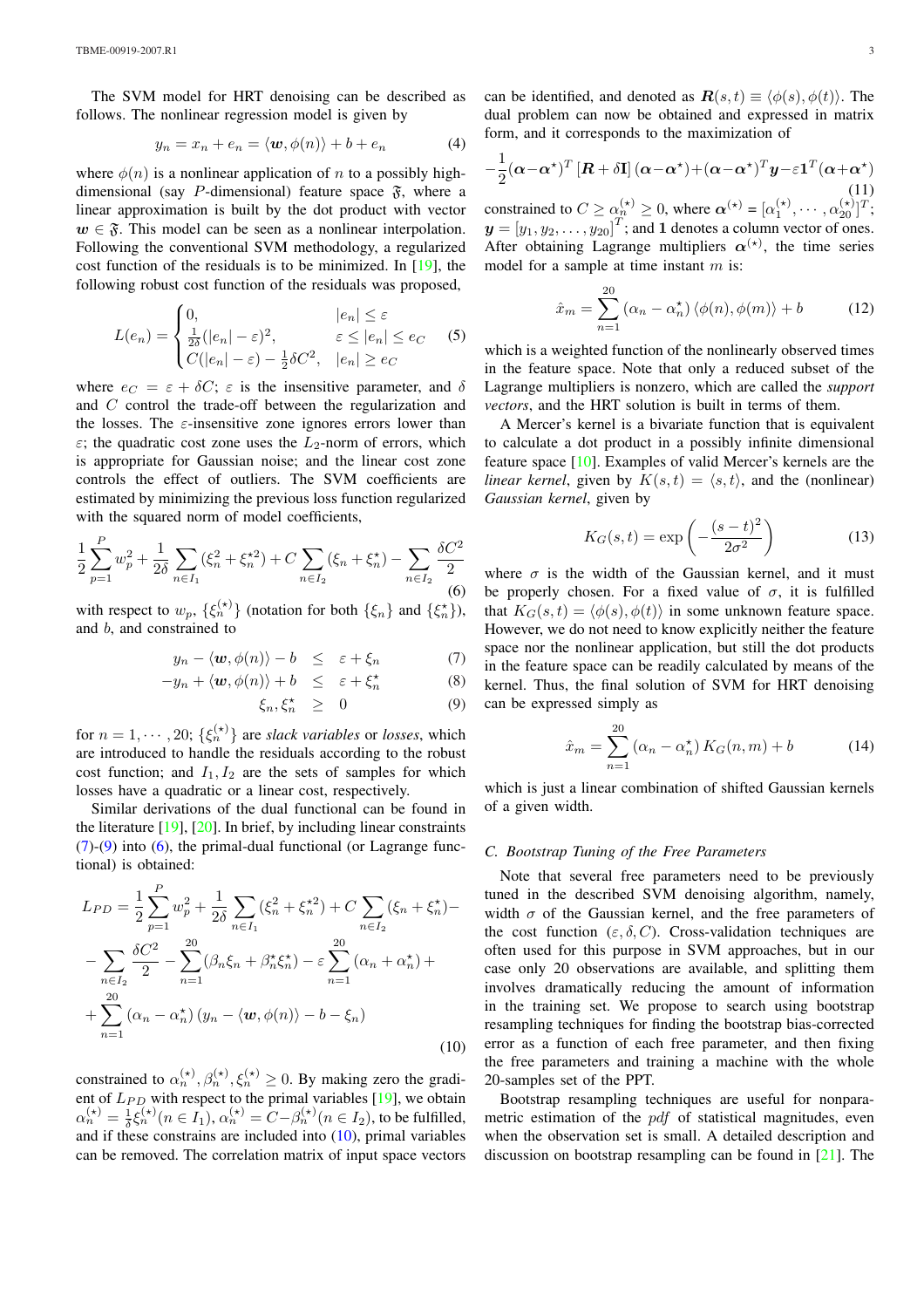procedure used here is described in [12] for SVM classification, its extension to the regression case being straightforward. In brief, be  $\theta = {\epsilon, \delta, C}$  is the set of free parameters of the SVM for time series  $y_n$ . The estimated SVM coefficients are  $\hat{\alpha} = [\hat{\alpha}_1 - \hat{\alpha}_1^*, \dots, \hat{\alpha}_{20} - \hat{\alpha}_{20}^*] = s({y_n}, \theta)$  $\hat{\alpha} = [\hat{\alpha}_1 - \hat{\alpha}_1^*, \dots, \hat{\alpha}_{20} - \hat{\alpha}_{20}^*] = s({y_n}, \theta)$  $\hat{\alpha} = [\hat{\alpha}_1 - \hat{\alpha}_1^*, \dots, \hat{\alpha}_{20} - \hat{\alpha}_{20}^*] = s({y_n}, \theta)$ , where  $s($ , denotes the SVM estimation operator. Empirical risk  $\hat{R}_{emp} = t(\hat{\boldsymbol{\alpha}}, \{y_n\})$ , where  $t()$  is the estimation operator, can be defined as the averaged cost in the training set of samples. A *bootstrap resample* is a data subset drawn from the training set by following its empirical distribution, and accordingly, it consists of sampling with replacement the time samples of  $y_n$ , this is,  $\{y_n^*(b)\} = \{y_1^*, y_2^*, \ldots, y_{20}^*\}$ , and the resampling process is repeated for  $b = 1, ..., B$  times. Note that, for each resample,  $\{y_n^*(b)\}$  contains samples of  $\{y_n\}$  appearing none, one, or several times. A partition of  $\{y_n\}$  set of samples can be done in terms of resample  $y_n^*(b)$ , given by  $\{y_n\} = \{y_{n,in}^*(b)\} \cup \{y_{n,out}^*(b)\}$ , according to the time samples included (in) and excluded (out) in resample b. The SVM coefficients from each resample will be given by  $\hat{\alpha}(b) = s({y_1, \ldots, y_n^*(b)_i n}, \theta).$ 

An acceptable approximation to the actual risk (i.e., not only empirical, but total risk) can be obtained if we use  $\hat{R}_{act} = t(\hat{\alpha}(b), \{y_{n,out}^*(b)\})$ . A bias-corrected estimate of the actual risk is obtained by simply taking the replication average. Furthermore, this average estimate can be achieved for a grid of values of the SVM free parameters, hence allowing us to determine their suitable values to train the SVM with the whole training set. A good range for B is typically 200 to 500 resamples. SVM free parameters are not usually mutually independent, however, a good heuristic approach is to start with an intermediate value of  $C, \gamma$ , set  $\varepsilon = 0$ , then giving an initial guess of the kernel parameter, and then re-estimate again each the other parameters, continuing until a stable set of parameters is obtained.

#### III. EXPERIMENTS

Practical issues for the application of the proposed HRT denoising techniques were studied and are next presented. We start by analyzing the suitability of bootstrap resampling for tuning the free parameters in SVM interpolation algorithm. Then, the clinical EPS database that was used as gold standard for HRT measurements is described, and application examples of denoising are used in order to show the following points: (1) pacing-induced HRT during EPS can be considered as almost noise-free recordings; (2) The cycle length previous to the HRT onset can be physiologically related to the HRT oscillation amplitude, which should be taken into account when measuring TS parameter; And (3) the spectral domain representation of HRT can yield the shape of the denoised gold standard HRT. Next, measurements on TS parameter are studied in the gold standard EPS patient database. After summarizing the clinical data of Holter database, denoising examples are considered both in the time and in the frequency domains, and poblational measurements of TS are studied in this setting. Finally, denoising methods are statistically compared in terms of a new parameter, the Turbulence Length, which allows us to quantitatively determine the effectiveness of the denoising procedures in the time domain.

## *A. SVM Free Parameter Selection*

One of the key issues when using SVM algorithms is setting appropriate values for the free parameters. In this problem, where only 20 discrete-time samples are available, bootstrap resampling was used for this purpose. For each PPT, the Mean Squared Error (MSE) was estimated with Bootstrap resampling on the time series for each tested combination of SVM free parameters  $(C, \gamma, \varepsilon, \text{ and } \sigma)$ . Bootstrapped MSE (200 resamplings) was obtained for values of each free parameter in its search interval, while freezing the other parameters, using a sequential search and with two rounds. Figure  $1(a)$  shows an example of the bootstrapped MSE for searching the free parameters in a PPT of a patient, and panel (b) depicts the histograms of the free parameters obtained for all the PPT in the same patient. An appropriate rank of searched [va](#page-4-0)lues was set by reviewing the histograms in a subset of the EPS and Holter database, which was found to be  $\gamma \in (10^{-3}, 0.32)$ ,  $C \in (1, 600)$  and  $\sigma \in (1.5, 6)$  (on a logarithmic scale), and  $\varepsilon$  between 0 and the standard deviation of the signal divided by 10 (on a linear scale). These ranks were found to be appropriate for individually tuning in each PPT the SVM interpolator throughout the study.

# *B. EPS Patient Data Set*

PPTs were induced by pacing in 10 patients with structurally normal heart during EPS under mild sedation at rest and were used as the HRT gold standard by assuming that under these conditions the electrophysiological noise would be minimized. The PVCs were induced by cyclic pacing from the right ventricular apex, after every twenty one spontaneous beats during sinus rhythm, according to the procedure suggested in [16]. The intracardiac EGM and the surface ECG were simultaneously recorded on a conventional digital polygraph and the beat-to-beat intervals were extracted from the ECG.

Figure 2 shows an example of denoising a PPT in a patient fro[m E](#page-8-9)PS database. A clear smoothing effect can be observed, and the turbulence oscillation pattern (this is, initial acceleration followed by a deceleration) is clearly recovered with the three me[tho](#page-4-1)ds, i.e., SVM, linear (FIR), and median (MED) filtering. According to its proposal as gold standard, low noise level is expected in these signals, and hence, they hardly differ from the denoised version with any of the proposed algorithms. This can be also checked in the frequency domain representation of the HRT. We obtained the spectrum using a Fast Fourier Transform (FFT) of 512 samples for the PPT recording. Note the extremely low length of the HRT time series (20 samples), which makes a strong windowing effect to be present. Figure 2 also shows the power spectral density for denoised PPTs. It can be seen that the power in low frequency (about  $< 0.18$  Hz) is maintained in all cases, whereas the high frequency components are filtered and smoothed, aiming to cancel the high f[req](#page-4-1)uency noise. The SVM denoised signal has a slightly lower level in the high frequency band (about  $> 0.18$  Hz) and a less distorted low frequency band, when compared to the spectrum of the other denoising methods.

The relationship with previous cycle length was observed in the gold standard HRT. Figure 3 shows an example of the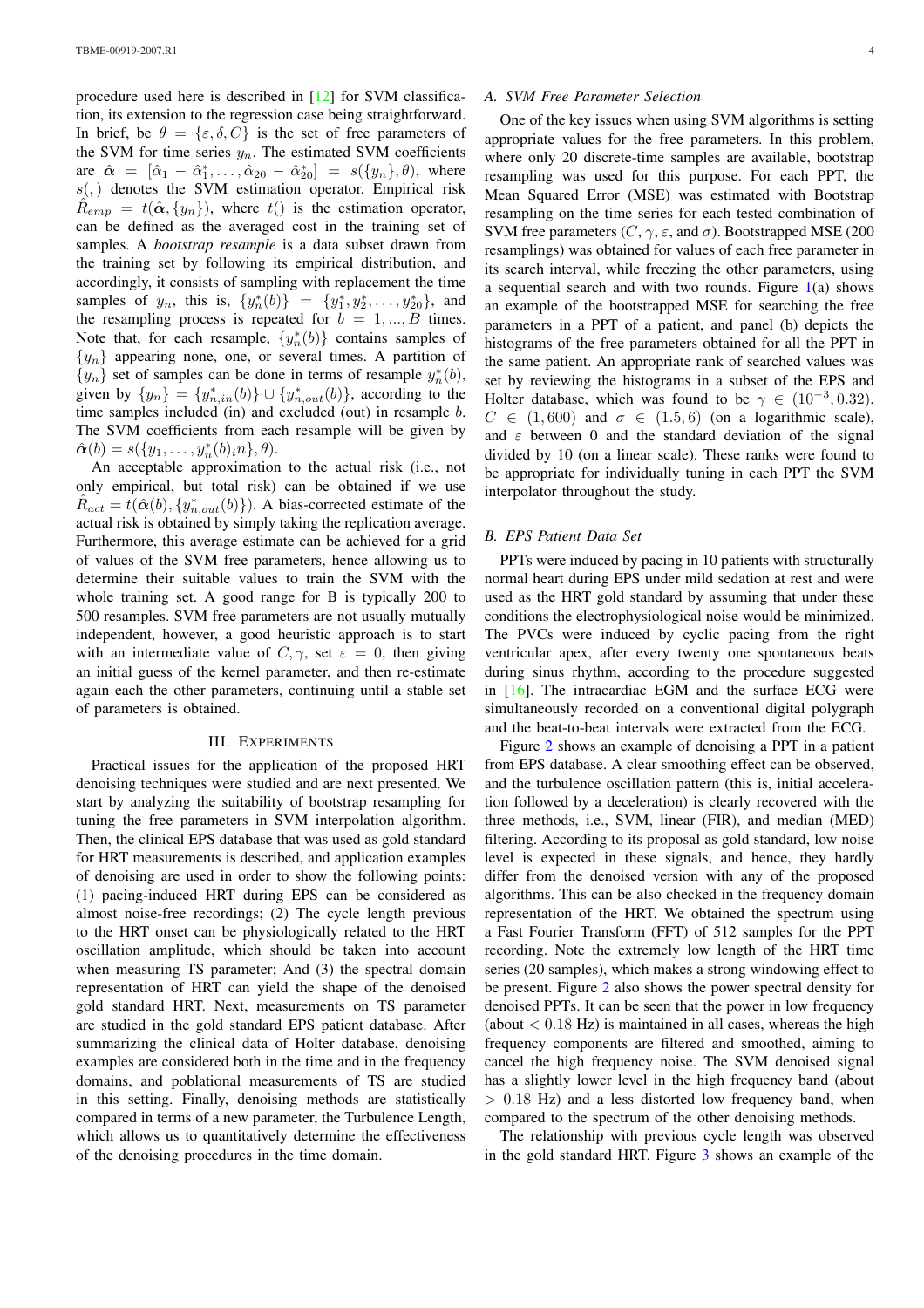

Fig. 1. Example of free parameters selection for the SVM denoising algorithm. (a) Bootstrap estimated MSE in a single PPT example. Each free parameter is subsequently explored in a rank of possible values while fixing the other ones. (b) Histograms of the obtained values of the free parameters for a set of PPT in a single patient. Note the trend of  $\gamma$  and  $\varepsilon$  towards lower values, and of C and  $\sigma$  towards higher values.

<span id="page-4-0"></span>

Fig. 2. EPS database: Examples of HRT denoising, in time (left) and frequency (right) domains. (a,d) SVM filtered. (b,e) FIR filtered. (c,f) Median filtered.

<span id="page-4-1"></span>effect of the preceding cycle in a patient with three different conditions: basal, low, and high doses of isoproterenol, yielding different levels of HR acceleration preceding the HRT. In order to clearly observe the relationship between the HR and the HRT, a number between 9 and 11 PVC were stimulated for each of these states. Figure  $3(a)$  shows the relationship between preceding HR and HRT oscillation amplitude in the time domain. According to previously reported results in the literature [3], the increase in HR is related to a decrease in the turbulence oscillation amplit[ud](#page-5-0)e. Figure  $3(b)$  shows the same effect in the frequency domain, in which the spectral envelope clearly decreases with cycle length. Note also that there is a [sli](#page-7-2)ght, yet visible, shift in the power towards lower bands. Figure  $3(c)$  shows the normalized spec[tra](#page-5-0), in which the shift is still more patent. Accordingly, filtering the averaged PPT, while being adequate for noise reduction, may mask the potential changes of the PPT response over time, thus precluding to assess oscillations of the autonomic balance in an individual patient. Figure  $3(d)$  shows the averaged spectrum and 95% confidence intervals for normalized spectrum in a patient of EPS database, for raw and denoised signals. Spectra of each PPT have been separately normalized, and average and standard deviation have bee[n](#page-5-0) subsequently calculated.

Note that filtering does not change significantly the spectral content of the turbulence in physiological rest with any of the denoising methods, which allows us to consider pacing induced HRT during EPS as a gold standard for comparison with the denoising algorithms in the Holter database.

# *C. Results on the EPS Patient Data Set*

Table I shows the number of PVC (PPT) obtained for each patient in the EPS database, together with the mean and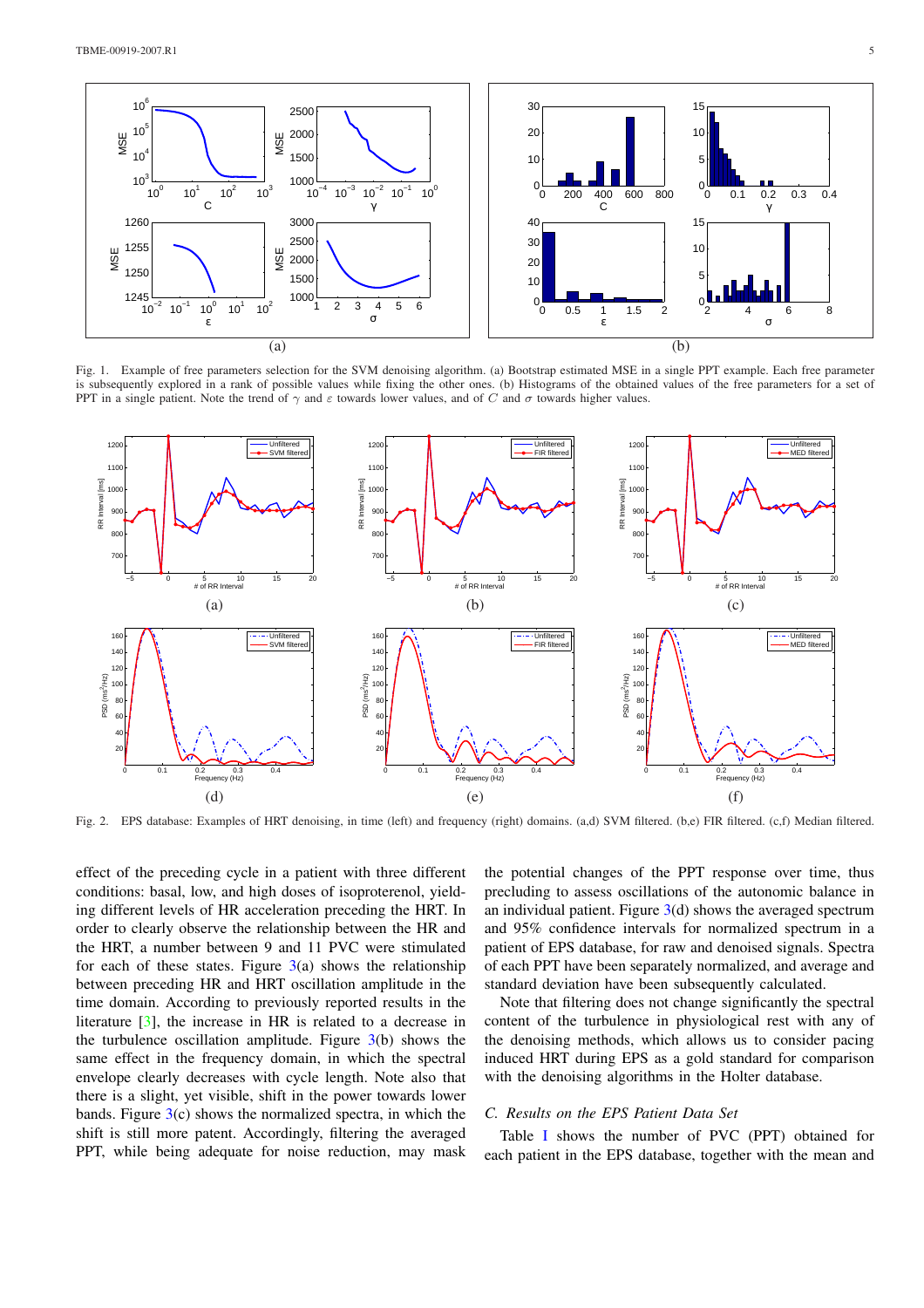

Fig. 3. EPS database: Relationship with preceding cycle length. (a) PPTs for basal and for low and high isoproterenol dosis controling the heart rate. (b) Effect of cycle in frequency domain. (c) Effect of cycle in frequency domain, with normalized units. (d) Normalized spectra for a patient (mean and 95% CI), for raw and denoised PPT.

<span id="page-5-0"></span>

Fig. 4. Examples in Holter database, in time (up) and frequency (down) domains: (a,d) SVM denoised; (b,e) FIR denoised; (c,f) Median denoised.

<span id="page-5-1"></span>standard deviation of the TS parameter in each PPT  $(TS_{PPT})$ , both for unfiltered and for filtered conditions. Right columns in the table present the values of the  $TS$  parameter for each patient, and for each denoising algorithm (*SVM TS, FIR TS, Median TS*), as well as for the raw signal. Parameter *TS* was here obtained according to the conventional procedure, i.e., by calculating the *TS* for the averaged PPT signals. It can be seen that parameter *TS* has lower values when obtained from the averaged template than when averaged in each PPT. Nevertheless, in both cases the *TS* has similar values (yet slightly lower for the denoised PPTs) for all the denoising methods.

## *D. Holter Data Set*

PPTs were also obtained in 61 post-myocardial infarction patients included in a prospective study at a tertiary University Hospital [22]. A 24-hour ambulatory electrocardiographic monitoring was performed in patients with stable sinus rhythm between 2 and 6 weeks after infarction and 61 with at least 1 PVC during the monitoring period were included in the analysis (age 64.3 +/- 9.0 years, 26 men). The average number of PPTs per patient was 50.7 (median 12, rank 1-474).

Figure 4 shows a denoising example in one of these patients. It can be seen that SVM obtains a denoised signal with a clearer turbulence pattern in the time domain in comparison with the other two filtering methods. With respect to the frequenc[y](#page-5-1) domain, SVM is better than the other denoising methods at canceling the noisy components in high frequency, while preserving an spectral shape that is quite similar to the previously observed in the gold standard. Averaged normalized spectra and 95% confidence intervals with all the methods are shown in Figure 5, in two patients with moderate and low (24 and 8) number of PPTs in the 24-hour recording. The unfiltered spectra show an extremely high noise level that is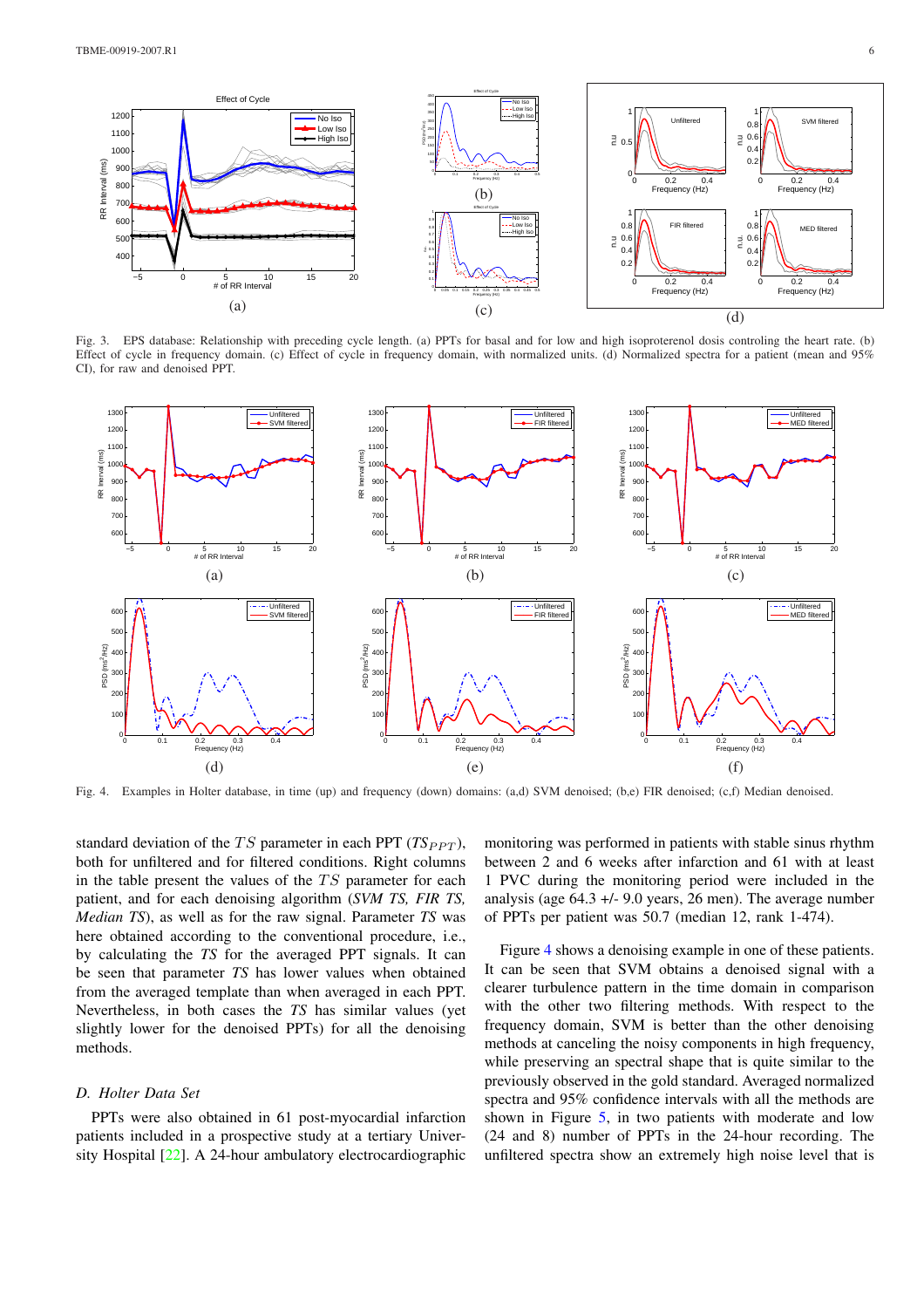| $#$ Pat           | # PVC | $TS_{PPT}$      | SVM $TS_{PPT}$  | FIR $TS_{PPT}$  | Median $TS_{PPT}$ | <b>TS</b> | <b>SVM TS</b> | <b>FIR TS</b> | Median TS |
|-------------------|-------|-----------------|-----------------|-----------------|-------------------|-----------|---------------|---------------|-----------|
| Pat1              |       | $34.7 \pm 10.9$ | $33.2 \pm 11.9$ | $28.6 \pm 9.7$  | $30.3 \pm 12.8$   | 30.2      | 29.5          | 25.3          | 28.1      |
| Pat <sub>2</sub>  |       | $24.6 \pm 7.8$  | $22.7 \pm 7.1$  | $21.9 \pm 7.3$  | $23.6 \pm 7.9$    | 19.7      | 18.4          | 18.6          | 20.1      |
| Pat <sub>3</sub>  | 10    | $61.1 \pm 27.9$ | $51.2 \pm 26.7$ | $46.4 \pm 22.3$ | $48.7 \pm 26.8$   | 52.7      | 41.7          | 40.2          | 40.0      |
| Pat <sub>4</sub>  | 9     | $38.7 \pm 27.7$ | $30.8 \pm 24.2$ | $30.3 \pm 22.4$ | $29.4 \pm 21.2$   | 17.6      | 15.0          | 14.0          | 15.5      |
| Pat <sub>5</sub>  | 11    | $47.0 \pm 13.3$ | $33.5 \pm 10.6$ | $36.5 \pm 9.4$  | $37.3 \pm 10.6$   | 41.6      | 30.9          | 35.2          | 35.2      |
| Pat <sub>6</sub>  | 8     | $13.0 \pm 4.2$  | $10.2 \pm 5.1$  | $9.9 \pm 3.5$   | $10.9 \pm 4.8$    | 7.8       | 6.6           | 6.6           | 6.6       |
| Pat <sub>7</sub>  | 11    | $24.6 \pm 10.1$ | $19.0 \pm 7.2$  | $20.7 \pm 8.0$  | $22.0 \pm 9.0$    | 20.6      | 16.8          | 18.9          | 19.8      |
| Pat <sub>8</sub>  | 12    | $24.1 \pm 15.5$ | $18.5 \pm 14.1$ | $19.5 \pm 14.2$ | $21.3 \pm 16.7$   | 14.3      | 11.0          | 12.2          | 13.9      |
| Pat <sub>9</sub>  | 14    | $33.8 \pm 15.2$ | $28.8 \pm 11.3$ | $28.8 \pm 12.3$ | $31.0 \pm 13.1$   | 28.0      | 24.4          | 24.4          | 25.6      |
| Pat <sub>10</sub> | 19    | $8.6 \pm 2.9$   | $7.6 \pm 3.0$   | $7.4 \pm 2.7$   | $7.9 \pm 3.1$     | 6.3       | 5.9           | 5.7           | 6.0       |

TABLE I

EPS DATABASE RESULTS: NUMBER OF PVC PER PATIENT,  $TS$  parameter for each patient and each PPT (MEAN  $\pm$  standard deviation), and  $TS$  PARAMETER FROM AVERAGED PPT  $(TS_{PPT})$  AFTER DENOISING.



Fig. 5. Examples from Holter database in the frequency domain. Averaged normalized spectra and 95% confidence intervals for two patients with 24 PPT (a) and 8 PPT (b) in their 24-hours Holter recordings.

partially reduced by the median and FIR algorithms. However, the narrower confidence interval and shape coherence with the gold standard spectra is obtained with the SVM denoising.

# *E. Results on the Holter Data Set*

Table II shows the number of PPTs in the Holter database. Also, the values of  $TS$  parameter when obtained from conventional processing for both raw and denoised signals were compared with its calculation from each isolated PPT  $(TS_{PPT})$ in all c[ase](#page-6-0)s. As expected, higher  $TS$  values were obtained for isolated and denoised PPT, and in both procedures, SVM denoised values yielded the lowest standard deviation.

An additional parameter was calculated, aiming to quantify the similarity in the time domain between the (raw or denoised) actual PPT and the expected according to the physiological definition of HRT. Therefore, for each PPT we obtained the following sequence: first minimum, first maximum, and second minimum, for the raw and for the filtered PPT. This sequence gives a measurement of the similarity between the turbulence waveform and the postulated mechanism in the HRT definition (deceleration, acceleration, and oscillation). The Turbulence Length parameter was calculated as the difference between the discrete times corresponding to the second and to the first minimum, and hence it has units of number of beats.

|                    | $Mean \pm Std$   | Median | [Max,Min]      |
|--------------------|------------------|--------|----------------|
| $#$ PPT            | $50.7 \pm 104.8$ | 12     | [474, 1]       |
| <b>TS</b>          | $7.8 \pm 6.0$    | 6.1    | [29.1, 0.4]    |
| <b>SVM TS</b>      | $6.9 \pm 4.4$    | 6.1    | [20.3, 0.4]    |
| <b>FIR TS</b>      | $6.8 \pm 6.3$    | 5.2    | [37.3, 0.2]    |
| Median TS          | $6.8 \pm 6.3$    | 5.2    | [37.3, 0.2]    |
| $TS_{PPT}$         | $14.7 \pm 9.8$   | 12.1   | [174.0, 0]     |
| SVM $TS_{PPT}$     | $11.3 \pm 6.0$   | 10.6   | [145.4, 0.02]  |
| FIR $TS_{PPT}$     | $11.9 \pm 8.3$   | 9.6    | [146.1, 0.002] |
| Median TS $_{PPT}$ | $13.2 \pm 10.0$  | 10.7   | [171.5, 0]     |

TABLE II

HOLTER DATABASE: NUMBER OF PPT PER PATIENT AND VALUES FOR THE  $TS$  PARAMETER (RAW AND DENOISED). CONVENTIONALLY CALCULATED AND AVERAGED VALUES FOR INDIVIDUAL TS FROM DENOISED HRT  $(TSp_{PT})$  ARE REPORTED.

<span id="page-6-0"></span>

| EPS<br>$10.9 + 3.0*$<br>$9.7 + 2.5*$<br>$5.2 + 1.7$    |                 |
|--------------------------------------------------------|-----------------|
|                                                        | $72+24*$        |
| $7.6 + 2.7*$<br>$3.0 + 0.7$<br>Holter<br>$11.2 + 2.6*$ | $5.3 \pm 1.6^*$ |

TABLE III

EPS AND HOLTER DATABASES: TURBULENCE LENGTHS FOR THE PATIENTS IN THE STUDY AND FOR THE DENOISING ALGORITHMS.

Figure 6 shows an example in a patient with a high number of PPT, and it can be observed therein that the Turbulence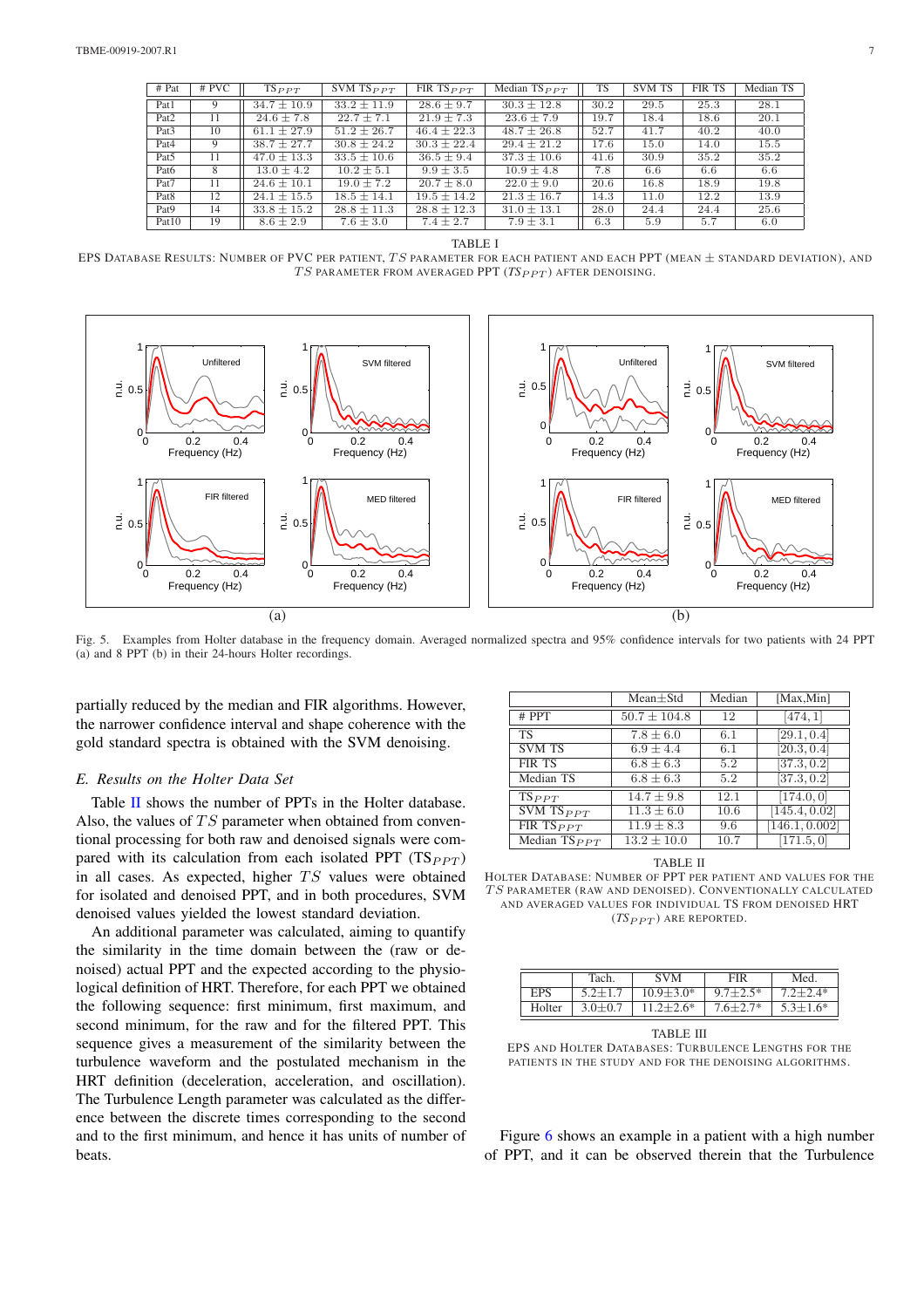

Fig. 6. Holter Database: Examples of Turbulence Length calculation. (a) When Turbulence Length is measured in a single PPT, larger values correspond to a clearer correspondence with the oscillation expected by the HRT mechanism, whereas shorter values are in general due to noise still present in the signal. (b) Example of Turbulence Lengths in a patient with high number of PPT, and effect of the denoising algorithms.

Length is extremely short in raw PPT, because the first and second relative minima usually correspond to the noise present in the signal. An increase in the turbulence length can be obtained for denoising PPT, which is more visible with the SVM denoising. Table III shows the values of the Turbulence Length both in the gold standard and in the Holter databases, in which a significant increase can be observed (\*p<0.001 when compared with unfiltered tachograms, paired t-Student test).

## IV. CONCLUSIONS

A new signal processing method, the SVM interpolation, has been proposed for denoising PPT signals in HRT. The use of a gold standard database with pacing induced PPT during EPS has been used for comparison of the HRT behavior both in the time and in the spectral domains. In low-noise conditions, the SVM algorithm yielded results that were similar to other conventional filtering methods, and in all cases the results were according to the expected mechanism of the HRT. For PPTs in this EPS database, denoising algorithms also were shown to yield similar spectral profiles of HRT. In the presence of noise, i.e., in the Holter database, the tested algorithms yielded denoised PPT signals containing lower noise level. However, SVM algorithm obtained a higher performance when compared to the median and to the FIR filters. As seen in the examples, the oscillations that are expected in the HRT were better preserved, the spectral profile of the denoised PPT was more similar to the observed in the gold standard, standard deviation was lower, and the significantly higher values of Turbulence Length suggest that the noise was more efficiently removed from the turbulence.

The proposed SVM algorithm allows to perform the HRT analysis even when a low number of PVCs are available. This characteristic has clinical implications, because one of the current requirements for suitability of a patient to be studied in terms of  $TS$  is a sufficient number of PVCs being available. Thus, HRT denoising will help to extend the HRT analysis to a higher number of patients. The SVM algorithm gives a better description of the dependence with the HR previous to the PPT, and allows the analysis of the changes of HRT with time. These possibilities should be explored in additional studies with other databases of patients with different cardiac diseases.

We can conclude that it is possible to obtain time-local HRT measurements without averaging, by using robust digital signal processing, as shown by the analysis on the EPS database. The SVM denoising allows us to measure the HRT in noisy conditions, such as in patients with Holter, which is a usual situation in the clinical practice. Finally, this denoising can give new approaches to HRT analysis, such as evaluation of the changes of HRT with time, or the evaluation of patients with a low number of PVC. Hence, the application of SVM denoising in series with clinical events could improve the predictive value of the classical HRT methods for risk stratification. Finally, other similar problems can be found in Electroencephalography literature, like event-related potentials [23],  $[24]$ , which could be addressed by following the approach used here to HRT denoising.

#### **REFERENCES**

- [\[1\]](#page-8-14) G. Schmidt, M. Malik, P. Barthel, R. Schneider, K. Ulm, L. Rolnitzky, A. J. Camm, J. T. Bigger Jr, and A. Schömig, "Heart-rate turbulence after ventricular premature beats as predictor of mortality after acute myocardial infarction," *Lancet*, vol. 353, pp. 1390–1396, 1999.
- [2] M. Watanabe and G. Schmidt, "Heart rate turbulence: A 5-year review," *Heart Rhythm*, vol. 1, pp. 732–738, 2004.
- <span id="page-7-0"></span>[3] A. Bauer, M. Malik, P. Barthel, R. Schneider, M. A. Watanabe, A. J. Camm, A. Schomig, and G. Schmidt, "Turbulence dynamics: An independent predictor of late mortality after acute myocardial infarction," *International Journal of Cardiology*, no. 107, pp. 42–7, 2005.
- <span id="page-7-2"></span><span id="page-7-1"></span>[4] F. Tundo, F. Lombardi, M. C. Rocha, F. Botoni, G. Schmidt, V. C. Barros, B. Muzzi, M. Gomes, A. Pinto, and A. L. Ribeiro, "Heart rate turbulence and left ventricular ejection fraction in chagas disease," *Europace*, vol. 7, pp. 197–203, 2005.
- <span id="page-7-3"></span>[5] J. Koyama, J. Watanabe, A. Yamada, Y. Koseki, Y. Konno, S. Toda, T. Shinozaki, M. Miura, M. Fukuchi, M. Ninomiya, Y. Kagaya, and K. Shirato", "Evaluation of heart-rate turbulence as a new prognostic marker in patients with chronic heart failure," *Circ J*, vol. 66, pp. 902– 907, 2002.
- <span id="page-7-5"></span><span id="page-7-4"></span>[6] A. P. Hallstrom, P. K. Stein, R. Schneider, M. Hodges, G. Schmidt, and K. Ulm, "Characteristics of heart beat intervals and prediction of death," *International Journal of Cardiology*, vol. 100, pp. 37–45, 2005.